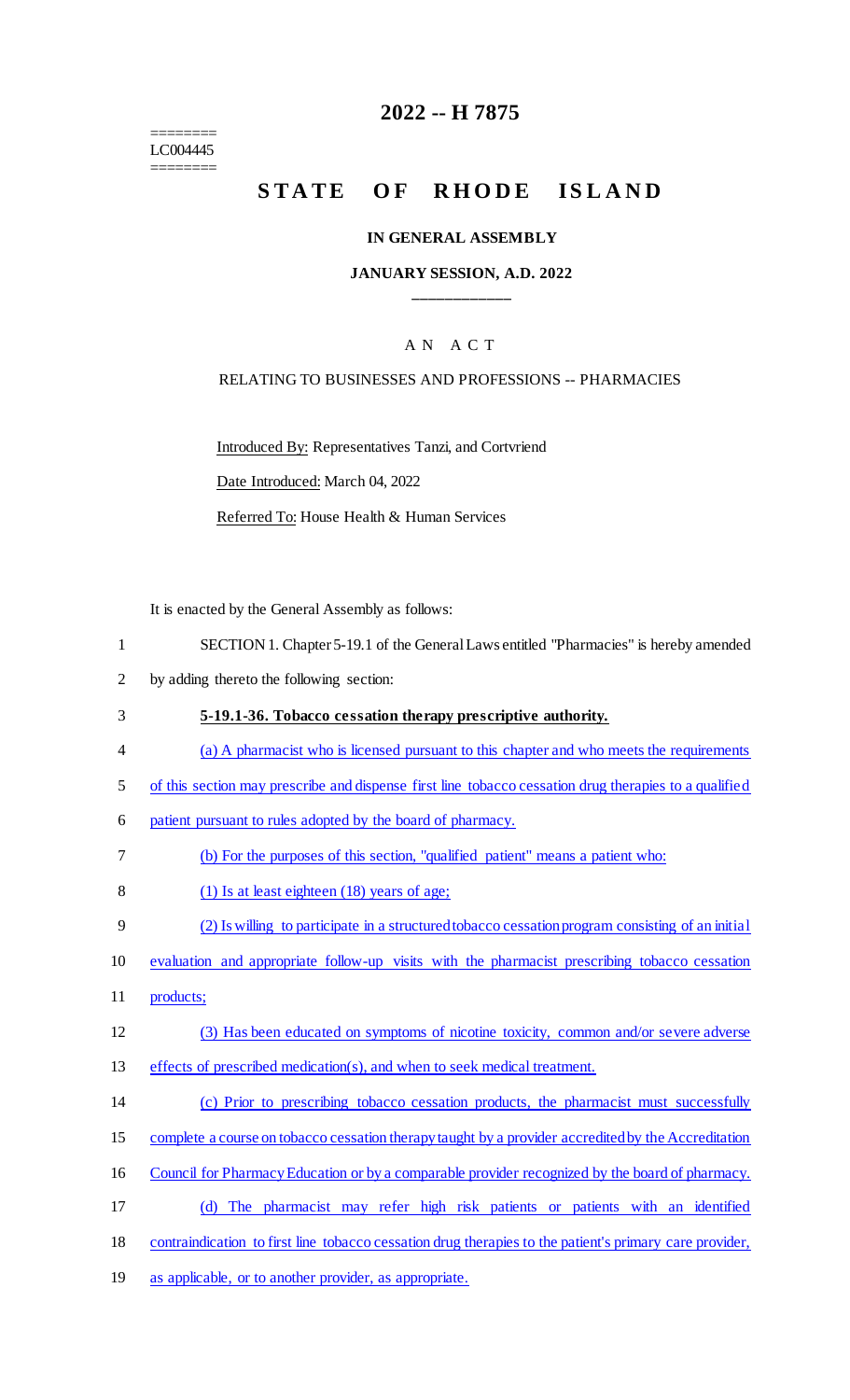- 1 (e) All pharmacists participating in prescribing therapy for tobacco cessation will follow
- 2 the US Department of Health and Human Services, Public Health Services, Clinical Practice
- 3 Guideline: Treating Tobacco Use and Dependence: 2008 Update (or subsequent updates as they
- 4 become available), or the most updated standard of care as approved by board of pharmacy.
- 5 (1) Pharmacists will implement the Five A's (ask, advise, assess, assist, arrange) to help
- 6 patients quit using all forms of tobacco.
- 7 (2) Pharmacists' services will include an educational component to include counseling on
- 8 medication therapies and cessation strategies as well as referral to sources provided by the Rhode
- 9 Island department of health.
- 10 (f) Notification of the patient screening, the prescription record and the follow-up care plan
- 11 shall be provided to the patient's primary care provider, as applicable, within five (5) business days
- 12 following the prescribing of a tobacco cessation product.
- 13 SECTION 2. This act shall take effect upon passage.

#### ======== LC004445 ========